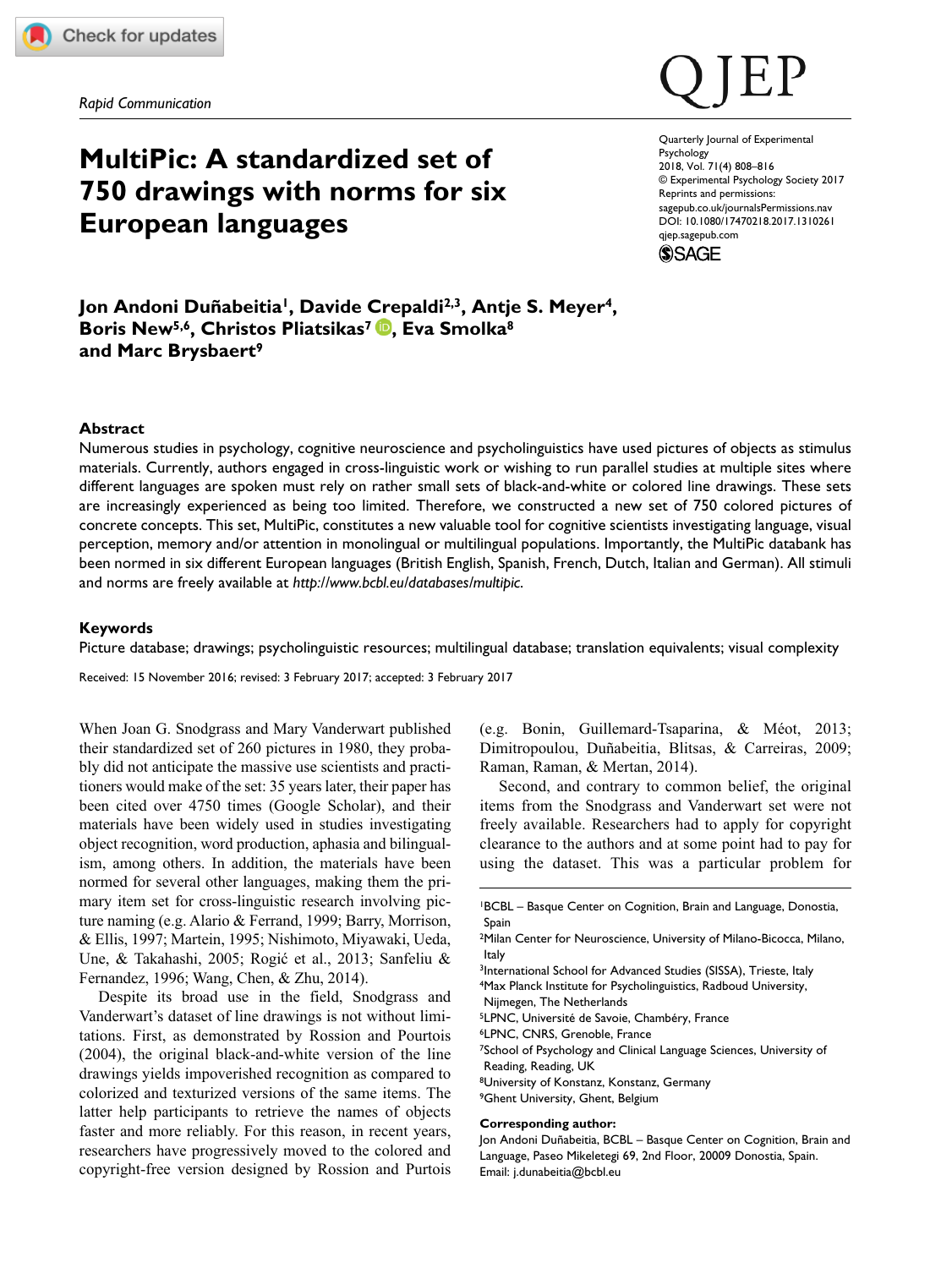authors wanting to develop normative data in other languages, as they could not make the stimuli available together with the norms.

A third limitation was that Snodgrass and Vanderwart's picture databank was limited to 260 drawings, which rapidly became a serious constraint in the design of experiments. As a result, new drawings were added and normed in various languages (see the International Picture-Naming Project, IPNP, by Bates et al., 2003, and Székely et al., 2004, for 520 black-and-white drawings of common objects and 275 black-and-white drawings of actions from multiple sources; see also Bonin, Peereman, Malardier, Méot, & Chalard, 2003; Cycowicz, Friedman, Rothstein, & Snodgrass, 1997; Moreno-Martínez & Montoro, 2012).

As usual, the situation is better for English than for other languages, in particular since the publication of the BOSS dataset, which includes photos of 1468 pictures with various norms (Brodeur, Dionne-Dostie, Montreuil, & Lepage, 2010; Brodeur, Guérard, & Bouras, 2014). Unfortunately, these data are limited to American English and, for a subset of the stimuli, to Canadian French (Brodeur et al., 2012).

Given the above limitations, researchers who want to use normed drawings and accumulate data across different European languages have limited choice: They can either choose the Rossion and Pourtois (2004) stimulus set of 260 colored pictures, or they can use the 520 black-andwhite drawings from IPNP. The IPNP dataset comes from 10 different sources which, despite being described as "comparable in style" (Bates et al., 2003, p. 350), include items with different pictorial styles and graphic properties related to the artists' individual styles.

The present paper describes the MultiPic databank, which is a new database of standardized pictures that brings together the strengths of existing datasets while avoiding some of their limitations. With 750 pictures, MultiPic is a *large* dataset of *colored* line drawings coming from the *same source* and *normed for multiple languages*. It is the result of a collaborative European project intended to provide the scientific community with a set of 750 publicly available color drawings representing common concrete concepts created by the same artist, standardized for name agreement and visual complexity in several European languages. The languages tested so far are British English, German, Italian, Spanish, French and Dutch (separately normed for the Netherlands and Belgium). In the following sections, we describe how the materials were generated and normed in order to facilitate replication and extension to other languages in future research.

# **Method**

#### *Participants*

In all, 620 undergraduate and graduate students (443 females) with a mean age of 22.03 years  $(SD=4.26)$  were tested across sites (see Table 1 for the specific characteristics of the sample tested in each language). Only participants who were native speakers of the target language were selected. Ethical approval for conducting the study had been obtained from ethics boards of the participating institutions as required.

# *Materials*

The materials were commissioned by the first author and drawn by a local artist. An initial set of nearly 600 Spanish words with highly distinctive pictorial characteristics were selected from the Spanish lexeme database ESPAL on the basis of their imageability and concreteness values (ranging between 4 and 7 on the 1-to-7 Likert scales; see Duchon, Perea, Sebastián-Gallés, Martí, & Carreiras, 2013). These words were selected to cover a wide range of frequencies and semantic fields. After consultation with the artist, some items were dropped from the list because they were difficult to express in line drawings, and an extra set of nearly 200 items was added. The artist then started the creation of the pictorial set. She created the drawings with a freehand computer application (using a digital tablet and pen set) that was optimal for making digital, twodimensional graphics. The artist used the same space for the whole set, so that in its original form each picture occupied a space of 15 x 15 centimeters (DPI = 300 pixels/ centimeter). In addition, the artist was asked to use the same graphic style for all the drawings, using strokes of similar width. Finally, we asked for coherence in the coloring of the drawings. Two external informants (research assistants from the BCBL) assessed the quality of the drawings, and improvements were made when needed, resulting in the final set of 750 drawings used in the normative studies.

# *Procedure*

Seven norming studies were carried out, one per language or dialectal variation. Data acquisition was lab-based for all studies, with the exception of the Dutch study (Netherlands), which was carried out over the Internet. The English, Italian, German and Spanish studies were carried out using Experiment Builder (SR-Research, Ontario, Canada). The French study was implemented in OpenSesame 2.8.3 (Mathôt, Schreij, & Theeuwes, 2012). Finally, the Dutch studies (Netherlands and Belgium) were run with Internet presentation using software developed at the Max Planck Institute for Psycholinguistics in Nijmegen.

Participants were tested individually. The 750 drawings were presented one by one in the center of a computer screen. Participants were asked (a) to type in the name that they felt best described the picture and (b) to rate the visual complexity of the drawing on a scale from 1 (very simple) to 5 (very complex). They were specifically asked to provide a single name for each picture, avoiding the use of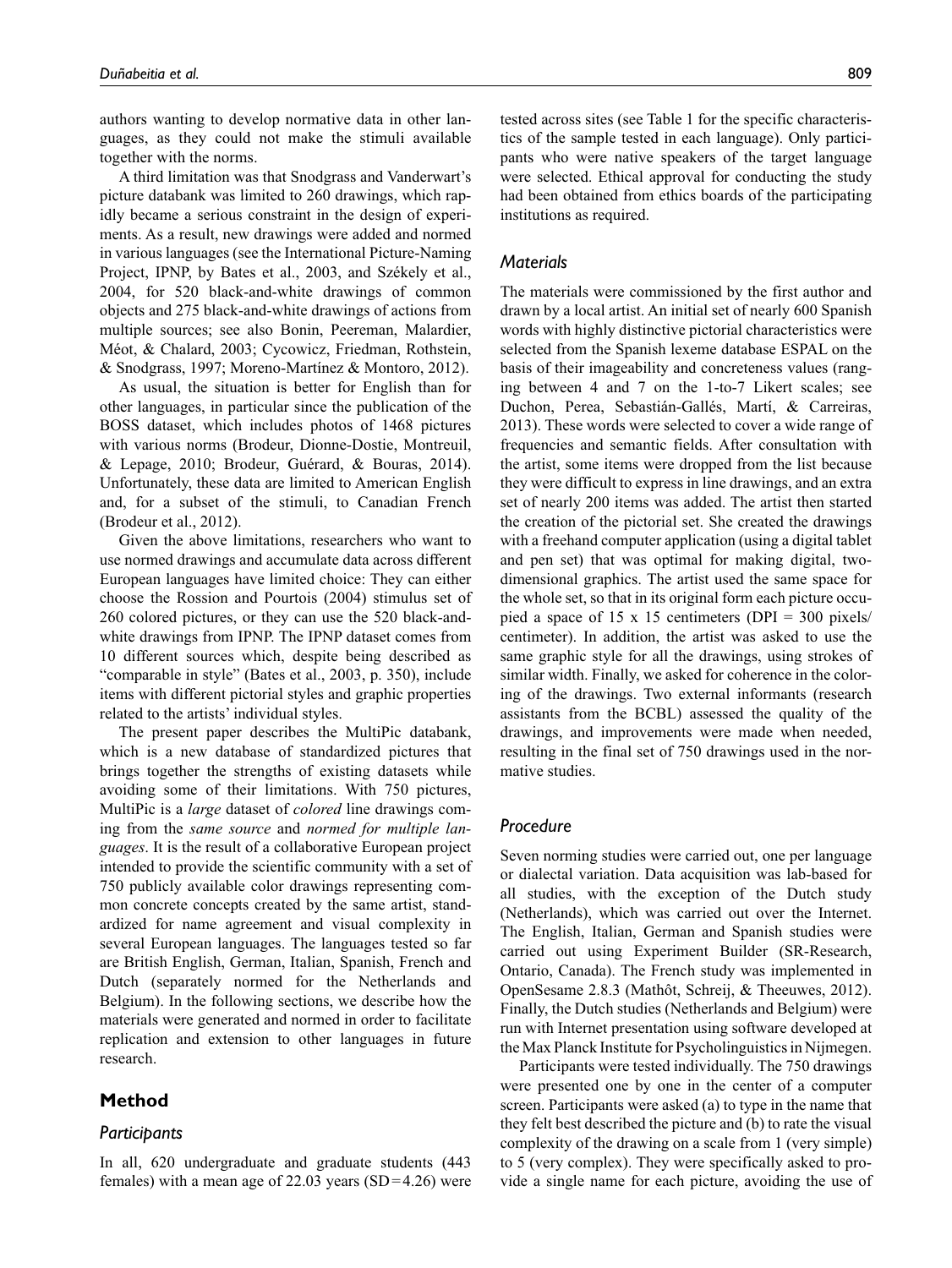|                                          | <b>LANGUAGES</b> |                |               |               |               |                        |                    |
|------------------------------------------|------------------|----------------|---------------|---------------|---------------|------------------------|--------------------|
|                                          | German           | <b>Italian</b> | Spanish       | English       | French        | Dutch<br>(Netherlands) | Dutch<br>(Belgium) |
| Size (n)                                 | 100              | 100            | 100           | 100           | 100           | 60                     | 60                 |
| Females (n)                              | 60               | 68             | 61            | 71            | 88            | 42                     | 43                 |
| Age                                      | 22.2(3.1)        | 24.5(5.7)      | 23.9(4.3)     | 19.5(3.5)     | 20.2(2.8)     | 21.1(2.4)              | 22.8(4.0)          |
| Percentage of Unknown<br>Items           | 1.2% (3.2)       | $2.8\%$ (4.9)  | $1.3\%$ (3.2) | $3.9\%$ (7.2) | $2.7\%$ (5.7) | $2.0\%$ (5.0)          | $2.9\%$ (5.0)      |
| Percentage of<br>Idiosyncratic Responses | $3.2\%$ (3.3)    | $1.8\%$ (2.1)  | $1.4\%$ (1.8) | $1.9\%$ (2.0) | $2.8\%$ (3.1) | $3.8\%$ (3.9)          | $4.0\%$ $(4.3)$    |
| H Index                                  | 0.86(0.75)       | 0.69(0.67)     | 0.50(0.58)    | 0.78(0.70)    | 0.71(0.68)    | 0.78(0.73)             | 0.83(0.73)         |
| Percentage of Modal<br>Responses         | 78.5% (20.8)     | 82.9% (18.6)   | 87.6% (16.5)  | 79.9% (20.2)  | 82.5% (18.9)  | 79.7% (20.7)           | 78.2% (20.9)       |
| Visual Complexity                        | 2.72(0.59)       | 2.44(0.48)     | 2.43(0.51)    | 2.69(0.50)    | 2.41(0.56)    | 2.77(0.60)             | 2.94(0.67)         |

**Table 1.** Characteristics of the samples tested in each language, and means and standard deviations (in parentheses) of the different indices obtained in the norming study in each language.

longer noun phrases. After both answers had been provided, the next picture was shown. If the participants did not know the object or its name, they were asked to use a specific language string (e.g. "DK" in English, corresponding to "don't know"). For the visual complexity rating, participants were explicitly told not to rate the visual complexity of the object in real life, but the complexity of the drawing, as has been done in previous studies.

The drawings were presented in a different random order to each participant. The experimental session was self-paced and lasted about 90 min.

# *Data preprocessing*

First, a native speaker of each language checked the answers for obvious spelling errors and corrected them. Together with this, an initial response recoding was done for each language by merging basic variants of the same names (e.g. hyphenated or pluralized forms) and discarding parts of speech that were not nouns or verbs (e.g. determiners and adjectives).

Second, trials where participants did not know the name of the concept (2.4% of the data across languages) and idiosyncratic responses (i.e. responses provided by a single participant, corresponding to 2.7% of the data) were excluded (see Table 1 for details). In line with the liberal criterion tested by Snodgrass and Yuditsky (1996), we excluded the responses given by single participants from further analyses, in order not to jeopardize the final outcome by outliers. We felt safe to do so because our stimuli were normed by 60 or 100 participants (rather than the much smaller sample sizes used in other normative studies). Researchers who are particularly interested in idiosyncratic responses are referred to a file with the raw data.<sup>1</sup> The trials with non-idiosyncratic responses constitute the core of MultiPic, and those data were submitted to further analyses. These data ranged from 93.1% of the trials for Belgium Dutch to 97.3% of the trials for Spanish.

Third, name agreement was computed for each of the 750 drawings in each dataset calculating the *H* index and the percentage of modal names. The *H* index is an information statistic that reflects the level of agreement across participants (Shannon & Weaver, 1949). When all participants give the same name to a given drawing the *H* index is 0, and the *H* value increases as a function of the divergence of responses. We also calculated the percentage of participants who gave the most frequent name (i.e. the modal name). As stated above, these indices were based on the agreement for each modal noun regardless of the modifiers (see O'Sullivan, Lepage, Bouras, Montreuil, & Brodeur, 2012). Nonetheless, it is worth mentioning that only 0.81% of the unfiltered responses included more than one word. Visual complexity scores were obtained by averaging the numerical responses to each drawing across participants in each sample and by computing the corresponding means (see Table 1).

# **Results**

#### *Name agreement*

As shown in Figure 1, many drawings were named consistently by most participants (in all languages, more than 40% of the items yielded *H* indices below 0.5). The mean *H* index in the different languages ranged from 0.50 (Spanish) to 0.86 (German), and the mean percentage of modal names ranged from 78.5% (German) to 87.6% (Spanish). Across languages, many items yielded a single response (i.e. *H* index of 0). These numbers ranged from 139 in German to 280 items in Spanish. Similarly, the percentages of the most frequent responses for each item were reassuringly high, with a substantial number of drawings yielding values higher than 70% (ranging from 512 in Belgian Dutch to 628 in Spanish).<sup>2</sup>

Native speakers individually inspected the 15,695 different names constituting MultiPic to classify them by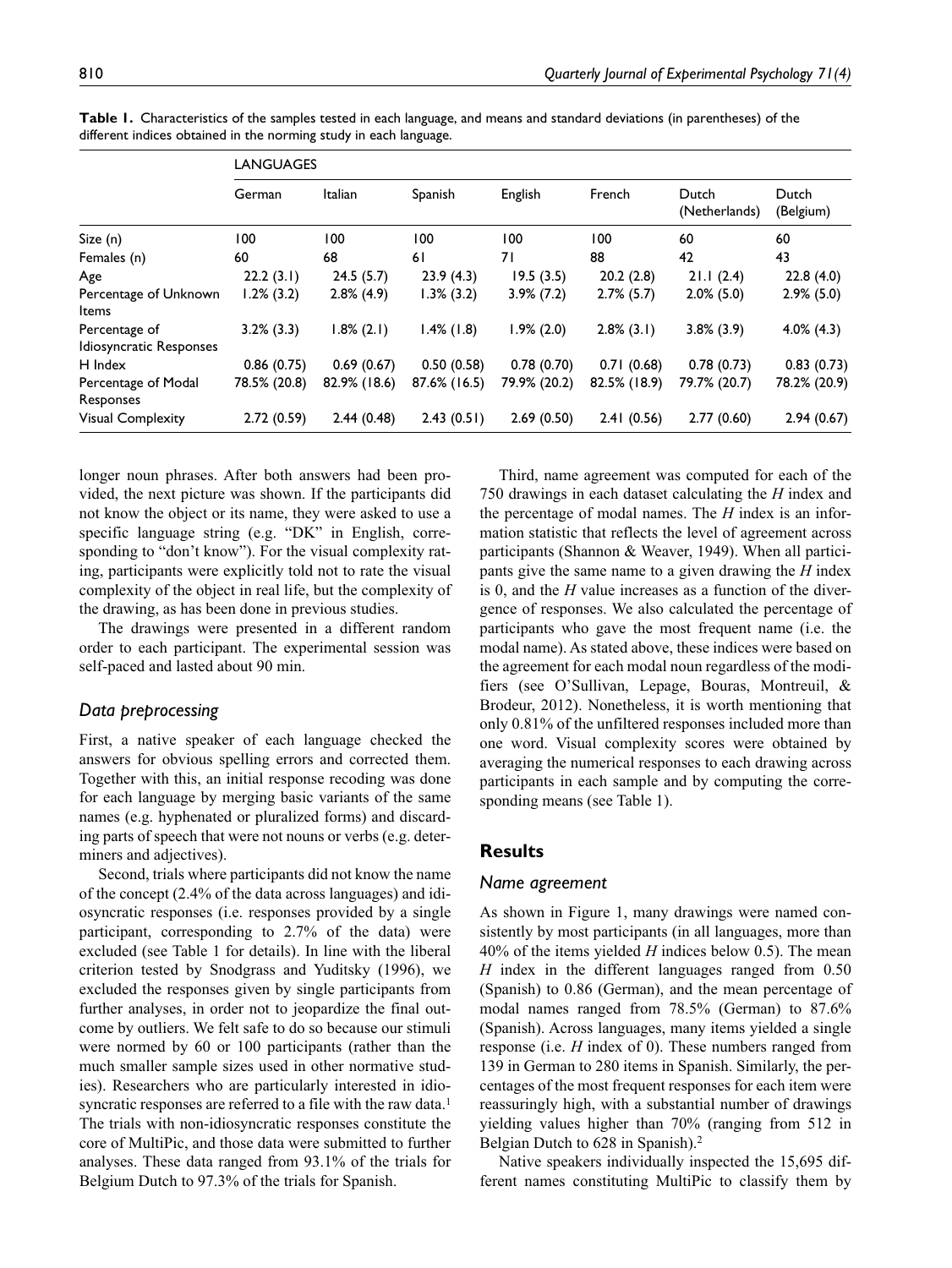

**Figure 1.** Density plots of the *H* index in each language.

their correctness (i.e., whether or not they could be considered as "reasonable responses").3 As in preceding studies, this classification was based on the identity of the depicted concept (see O'Sullivan et al., 2012). Responses were classified as correct when the word appropriately reflected the concept presented, and this category included synonyms, near-synonyms, hypernyms and responses, including addition or deletion of some of the words, specifications of the function or part, brands, breeds, types and other forms of hyponymy. In contrast, responses were classified as incorrect when the words corresponded to unrelated concepts, semantically related but distinct concepts, visually similar but semantically unrelated identities, and to incorrect specifications (as in O'Sullivan et al., 2012).

According to this manual coding, only 7.1% of the responses across languages were classified as incorrect  $(SD = 3.42; \text{ range: } 0.74 - 9.93 \text{ across languages}).$  At the same time, it became clear that the decision whether a response is acceptable or not is far from trivial. We looked at the inter-rater reliability (IRR) by asking three trained coders to rate the responses to a random subset of 150 drawings from the Spanish dataset. *Kappa* was computed for each coder pair and then averaged to provide a unitary index of IRR (see Light, 1971). The resulting *kappa* indicated partial disagreement between raters as to which

responses could be considered correct ( $\kappa$ = .579; see Landis & Koch, 1977). Readers who want to use the stimuli in a particular language, can find all the unfiltered data and the correctness classification as supplemental materials by referring to *<https://figshare.com/s/bf4a360ab3c90537291f>*.

### *Cross-language comparisons*

The mean name agreement indices for the current dataset (an *H* index of 0.74 and 80% modal name responses across languages) are in line with those reported in preceding studies (e.g. Alario & Ferrand, 1999: 0.36 and 85%; Bonin et al., 2003: 0.67 and 77%; Brodeur et al., 2014: 1.71 and 60%; Dimitropoulou et al., 2009: 0.55 and 87%; Liu, Hao, Li, & Shu, 2011: 1.32 and 66%; Manoiloff, Artstein, Canavoso, Fernández, & Segui, 2010: 0.68 and 81%; Nishimoto et al., 2005, liberal criterion: 0.74 and 91%; Rossion & Pourtois, 2004, colorized: 0.32 and 90%; Sanfeliu & Fernandez, 1996: 0.27 and 82%; Snodgrass & Vanderwart, 1980: 0.56 and 87%; Tsaparina, Bonin, & Méot, 2011: 0.82 and 81%). In general, name agreement is higher for smaller (often more carefully selected) stimulus sets than for larger stimulus sets (Brodeur et al., 2014).

Because the MultiPic database was tested in the same way across languages, it provides opportunities to look at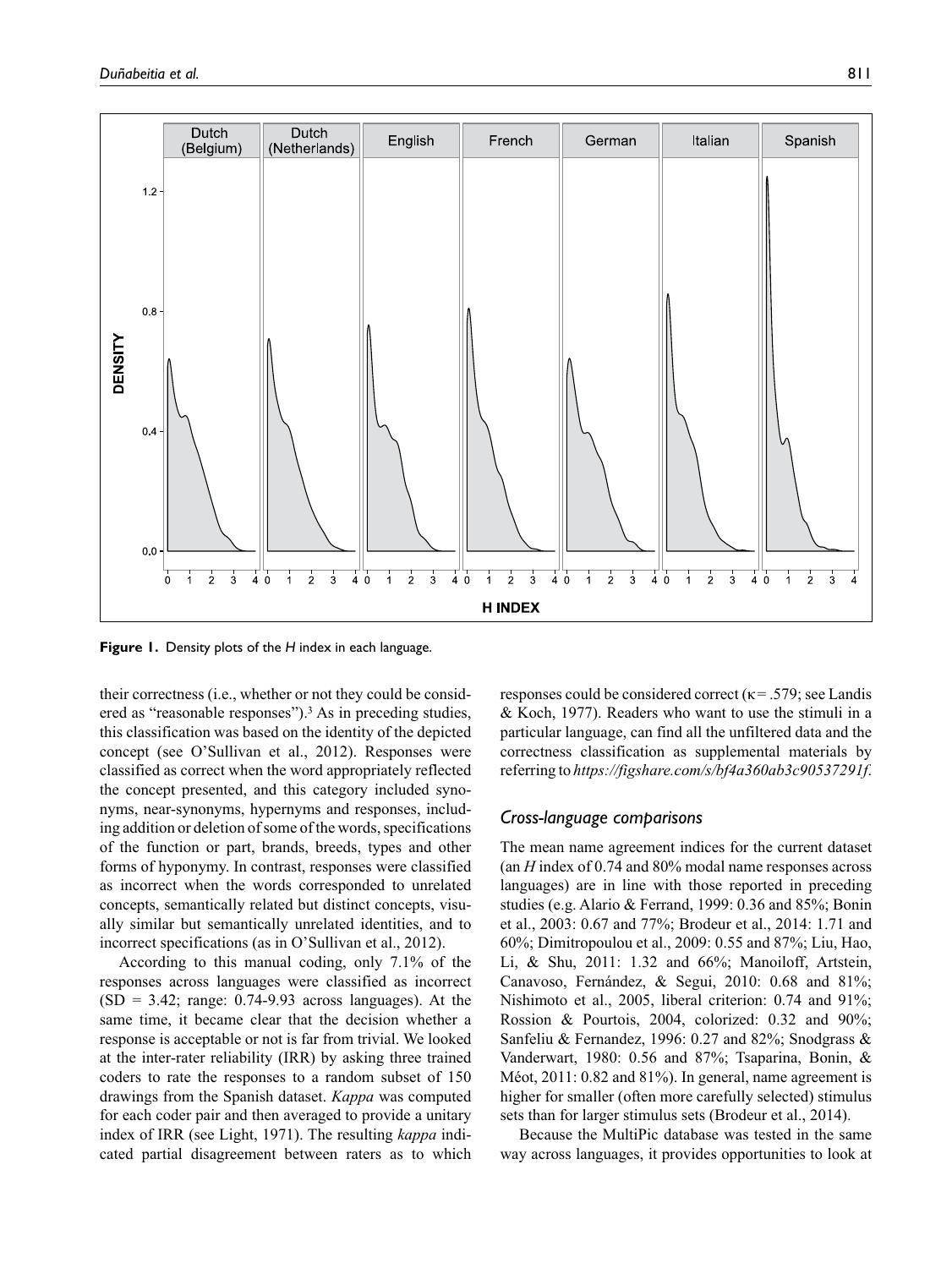language commonalities and differences, and it deals with the problem mentioned by Dell'Acqua, Lotto and Job (2000) that any language difference in previous studies could be due *"to a pure cultural difference in the subjects' population or to a structural difference in the pictures submitted to the subjects' judgment"* (p. 592). Because the MultiPic database includes name agreement data and visual complexity ratings for the same input in different languages, a within-study cross-cultural comparison can be performed.

To do so, a series of correlation analyses were run in order to verify the cross-linguistic commonalities of the measures obtained. These correlations are presented in Table 2, where Pearson's  $r$  is reported ( $\alpha$  = .05 after Holm's correction for multiple comparisons). All cross-language correlations between related indices were high, demonstrating the inter-lingual convergence of the results. Not surprisingly, the strongest (close to perfect) correlations were obtained for the visual complexity scores, with *r* values between .90 and .97.

In addition, a hierarchical cluster analysis was performed using Hoeffding's test of independence (30\**D* statistic; Hoeffding, 1948). According to this measure of mutual independence ranging from -0.5 to 1, larger values of *D* represent higher dependency between two variables. As shown in Figure 2, the visual complexity measures in all languages clustered together with high *D* scores, being independent of the rest of the variables. The *H* indices and the percentages of modal responses showed high interdependency scores in each language, given that they represent two alternative forms of measuring name agreement. These results showed that the data for each language clustered together, and more interestingly, that the different languages formed coherent clusters on the basis of the language families (i.e. Germanic: Dutch, German and English; Romance: French, Italian and Spanish).

# **Discussion**

In this article, we presented the open-source Multilingual Picture (MultiPic) database, which includes norming data in different European languages for a large set of colored drawings from the same source created for psycholinguistic and (neuro)cognitive research. MultiPic includes 750 drawings of a variety of concepts that have been normed for name agreement and visual complexity in 6 different languages (German, Spanish, British English, French, Italian and Dutch, assessed separately for speakers in Belgium and The Netherlands).

The results revealed a high degree of convergence of the responses across speakers of the same language for each drawing, as shown by the low *H* indices and the high percentages of participants providing modal names. Furthermore, cross-linguistic correlations showed that the name agreement scores for the individual items were

relatively similar across languages, while at the same time highlighting interesting language- and culture-dependent differences (see also Brodeur et al., 2012; Dell'Acqua et al., 2000). As shown in Table 2, the correlations across languages in the *H* indices ranged between  $r = .51$  and  $r = .68$ , except for the two samples of Dutch-speaking participants, who showed a correlation of  $r = .83$ . A similar result was found when comparing the percentages of participants providing the modal names as responses: All bivariate correlations resulted in *r* values between .45 and .63, with the exception of Dutch-speaking groups that showed a much higher correlation of  $r=$ .79. The moderate strength of the correlations in name agreement across languages is in line with earlier evidence (see in particular Dell'Acqua et al., 2000).

The correlations found between the two Dutch-speaking groups show that a shared language boosts the concordance of the naming, but that it is not enough to get exactly the same names for all pictures. Because the two groups come from two different countries (The Netherlands and Belgium) some names diverge as a result of cultural differences between the two communities. These data can be compared to the results of Brodeur et al. (2012), who showed that norms obtained from different groups of Canadian participants speaking either French or English were highly similar, suggesting that their underlying common cultural setting lessened the impact of their linguistic differences.

MultiPic represents an alternative to the pictorial sets currently used in cross-language research (e.g. Rossion & Pourtois, 2004; Snodgrass & Vanderwart, 1980; Székely et al., 2004). It overcomes the limitations of the existing sets by including considerably more items than any of the preceding databanks and by being created by the same person in order to minimize heterogeneity in format, stroke, color codes and styles of the drawings. Most importantly, the drawings included in MultiPic have been standardized in different languages using a parallel protocol (for a similar approach, see also Bates et al., 2003; Székely et al., 2004; Viggiano, Vannucci, & Righi, 2004; Yoon et al., 2004)). This is an important feature, because it enables researchers from different European countries to use the same materials not only for research on monolingual samples, but also for cross-linguistic research on multilingual participants.

At the same time, we acknowledge that the databank, like any other tool, has its limitations. MultiPic only provides name agreement and visual complexity ratings at the moment. The inclusion of additional subjective ratings on other characteristics of the drawings, such as image agreement, color diagnosticity or emotional valence will be of interest. Another limitation is that the MultiPic databank only includes drawings of individual concrete objects. An extension to drawings of events and actions would be desirable. Researchers should also use the statistics as intended. Given that the *H* indices and the percentages of modal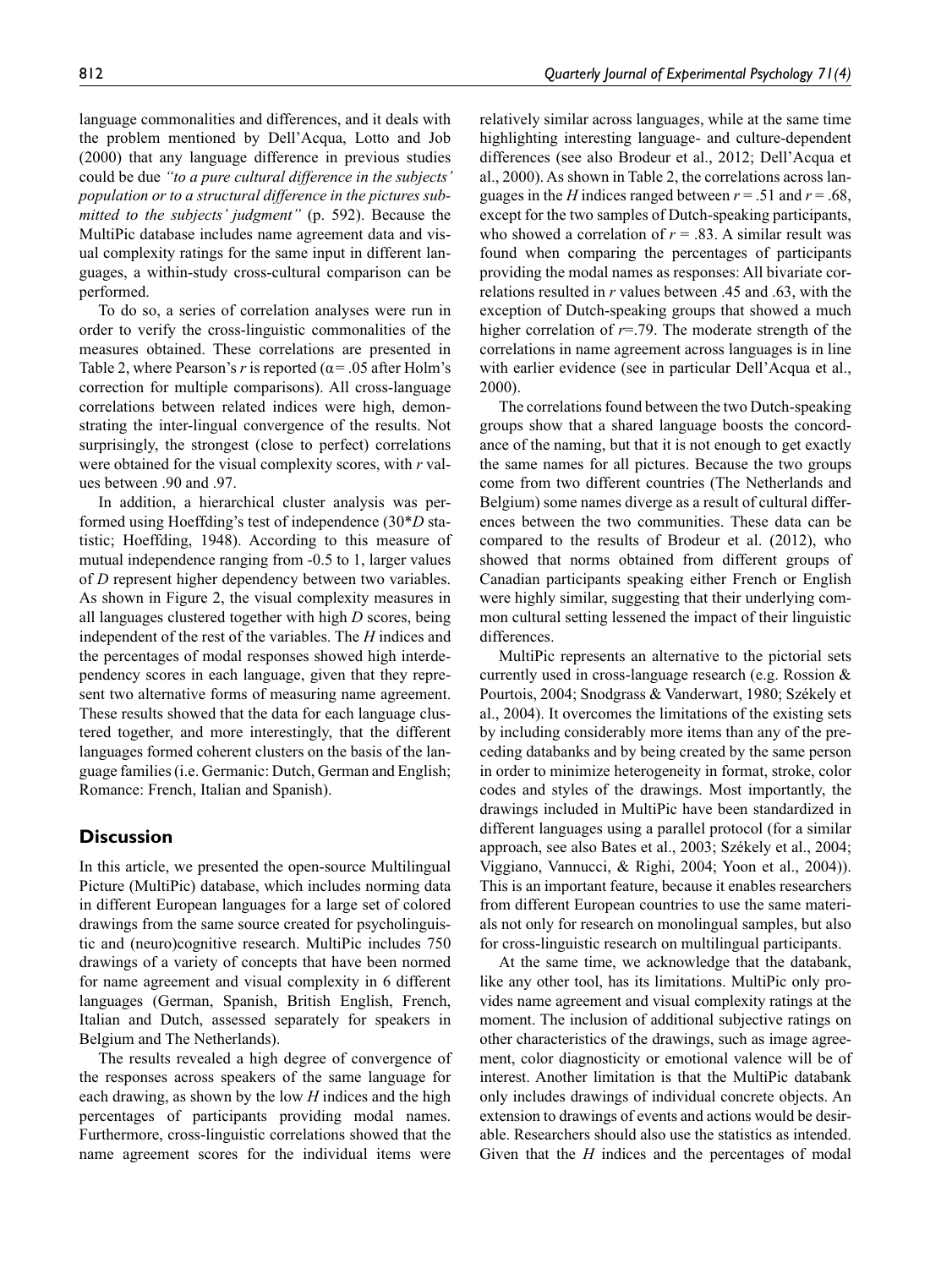| for multiple comparisons, except for those marked with a<br>response. VC corresponds to the visual complexity rating<br>Table 2. Correlation matrix for the main indices across |   |                        |        |                |                                               |                                                    |                                                    |                                                                              |                                                                              |                                                                                                                                                                                                                                                                                                                                   |                                                                                                                                                                                                                                                                                                                       | n asterisk. H corresponds to the H index. MN corresponds to the percentage of participants giving the modal name as<br>anguages with the corresponding Pearson's r coefficients. All bivariate correlations resulted significant after correcting                                            |               |                    |                                                                                                                                                                                                                                                                            |                           |                                                                                                      |                                                                                                                                                                                                                                                             |                                                                                     |                    | 4 |
|---------------------------------------------------------------------------------------------------------------------------------------------------------------------------------|---|------------------------|--------|----------------|-----------------------------------------------|----------------------------------------------------|----------------------------------------------------|------------------------------------------------------------------------------|------------------------------------------------------------------------------|-----------------------------------------------------------------------------------------------------------------------------------------------------------------------------------------------------------------------------------------------------------------------------------------------------------------------------------|-----------------------------------------------------------------------------------------------------------------------------------------------------------------------------------------------------------------------------------------------------------------------------------------------------------------------|----------------------------------------------------------------------------------------------------------------------------------------------------------------------------------------------------------------------------------------------------------------------------------------------|---------------|--------------------|----------------------------------------------------------------------------------------------------------------------------------------------------------------------------------------------------------------------------------------------------------------------------|---------------------------|------------------------------------------------------------------------------------------------------|-------------------------------------------------------------------------------------------------------------------------------------------------------------------------------------------------------------------------------------------------------------|-------------------------------------------------------------------------------------|--------------------|---|
|                                                                                                                                                                                 |   | Spanish                |        | Italian        |                                               |                                                    | German                                             |                                                                              |                                                                              |                                                                                                                                                                                                                                                                                                                                   | Dutch (Netherlands)                                                                                                                                                                                                                                                                                                   |                                                                                                                                                                                                                                                                                              |               | Dutch (Belgium)    |                                                                                                                                                                                                                                                                            | French                    |                                                                                                      |                                                                                                                                                                                                                                                             | English                                                                             |                    |   |
|                                                                                                                                                                                 |   | $\frac{2}{2}$<br>$\pm$ | $\leq$ | I              | $\frac{Z}{\Sigma}$                            | $\leq$                                             | H                                                  | $\frac{Z}{\Sigma}$                                                           | 5                                                                            | ェ                                                                                                                                                                                                                                                                                                                                 | $\frac{Z}{\Sigma}$                                                                                                                                                                                                                                                                                                    | 5                                                                                                                                                                                                                                                                                            | H             | $\frac{Z}{\Sigma}$ | 5                                                                                                                                                                                                                                                                          | H                         | $\frac{Z}{\Sigma}$                                                                                   | 5                                                                                                                                                                                                                                                           | H                                                                                   | $\frac{Z}{\Sigma}$ | 5 |
| Spanish                                                                                                                                                                         | H | $-0.95$                | 0.22   |                | $0.65 - 0.61$                                 |                                                    |                                                    | $-50$                                                                        |                                                                              |                                                                                                                                                                                                                                                                                                                                   |                                                                                                                                                                                                                                                                                                                       |                                                                                                                                                                                                                                                                                              | 0.5           |                    |                                                                                                                                                                                                                                                                            |                           | $-0.57$                                                                                              |                                                                                                                                                                                                                                                             |                                                                                     |                    |   |
|                                                                                                                                                                                 |   |                        |        | $-0.19 - 0.59$ |                                               |                                                    |                                                    |                                                                              | $600^{+*}$                                                                   |                                                                                                                                                                                                                                                                                                                                   |                                                                                                                                                                                                                                                                                                                       |                                                                                                                                                                                                                                                                                              |               |                    |                                                                                                                                                                                                                                                                            |                           |                                                                                                      |                                                                                                                                                                                                                                                             |                                                                                     |                    |   |
|                                                                                                                                                                                 |   |                        |        |                | $-0.59$ 0.57<br>0.24 $-0.22$<br>$-0.24$ -0.96 | $0.22$<br>$-0.19$<br>$-0.31$<br>$-0.38$<br>$-0.28$ | $3,47$<br>$-6,55$<br>$-6,55$<br>$-6,55$<br>$-6,55$ | $0.45$<br>$-0.5$<br>$-0.5$<br>$-0.5$<br>$-0.5$<br>$-0.5$<br>$-0.5$<br>$-0.5$ |                                                                              | $\begin{array}{ccc} 6 & 6 & 6 & 6 \\ 1 & 6 & 6 & 6 \\ 1 & 6 & 6 & 6 \\ 1 & 1 & 1 & 1 \\ 1 & 1 & 1 & 1 \\ 1 & 1 & 1 & 1 \\ 1 & 1 & 1 & 1 \\ 1 & 1 & 1 & 1 \\ 1 & 1 & 1 & 1 \\ 1 & 1 & 1 & 1 \\ 1 & 1 & 1 & 1 \\ 1 & 1 & 1 & 1 \\ 1 & 1 & 1 & 1 \\ 1 & 1 & 1 & 1 \\ 1 & 1 & 1 & 1 \\ 1 & 1 & 1 & 1 \\ 1 & 1 & 1 & 1 & 1 \\ 1 & 1 &$ | $9.4$ $\frac{3}{2}$ $\frac{3}{2}$ $\frac{3}{2}$ $\frac{3}{2}$ $\frac{3}{2}$ $\frac{3}{2}$ $\frac{3}{2}$ $\frac{3}{2}$ $\frac{3}{2}$ $\frac{3}{2}$ $\frac{3}{2}$ $\frac{3}{2}$ $\frac{3}{2}$ $\frac{3}{2}$ $\frac{3}{2}$ $\frac{3}{2}$ $\frac{3}{2}$ $\frac{3}{2}$ $\frac{3}{2}$ $\frac{3}{2}$ $\frac{3}{2}$ $\frac{3$ | $1280$<br>$-60$<br>$-60$<br>$-60$<br>$-60$<br>$-60$<br>$-60$<br>$-60$<br>$-60$<br>$-60$<br>$-60$<br>$-60$<br>$-60$<br>$-60$<br>$-60$<br>$-60$<br>$-60$<br>$-60$<br>$-60$<br>$-60$<br>$-60$<br>$-60$<br>$-60$<br>$-60$<br>$-60$<br>$-60$<br>$-60$<br>$-60$<br>$-60$<br>$-60$<br>$-60$<br>$-6$ |               |                    | $\begin{array}{l} 25.8 & 26.8 & 27.8 & 28.8 & 27.8 & 27.8 & 28.8 & 29.8 & 29.8 & 29.8 & 29.8 & 29.8 & 29.8 & 29.8 & 29.8 & 29.8 & 29.8 & 29.8 & 29.8 & 29.8 & 29.8 & 29.8 & 29.8 & 29.8 & 29.8 & 29.8 & 29.8 & 29.8 & 29.8 & 29.8 & 29.8 & 29.8 & 29.8 & 29.8 & 29.8 & 29$ | ٯ؋ۊ؉ڋ؆ۊ؉ۊۄۊ<br>ۄ؋ۊ؊؋؋؋؋؋؋ | $33.4737$<br>$35.4737$<br>$35.4737$<br>$35.4737$<br>$35.4737$<br>$35.4737$<br>$35.4737$<br>$35.4737$ | $25 + 25 = 5$<br>$25 + 25 = 5$<br>$25 + 25 = 5$<br>$25 + 25 = 5$<br>$25 + 25 = 5$<br>$25 + 25 = 5$<br>$25 + 25 = 5$<br>$25 + 25 = 5$<br>$25 + 25 = 5$<br>$25 + 25 = 5$<br>$25 + 25 = 5$<br>$25 + 25 = 5$<br>$25 + 25 = 5$<br>$25 + 25 = 5$<br>$25 + 25 = 5$ | 5<br>5 5 6 7 8 9 7 9 7 9 7 9 7 9 7 9 7 9 7 9 7<br>5 9 7 9 9 9 9 9 9 9 9 9 9 9 9 9 9 |                    |   |
| Italian                                                                                                                                                                         |   |                        |        |                |                                               |                                                    |                                                    |                                                                              |                                                                              |                                                                                                                                                                                                                                                                                                                                   |                                                                                                                                                                                                                                                                                                                       |                                                                                                                                                                                                                                                                                              |               |                    |                                                                                                                                                                                                                                                                            |                           |                                                                                                      |                                                                                                                                                                                                                                                             |                                                                                     |                    |   |
|                                                                                                                                                                                 |   |                        |        |                |                                               |                                                    |                                                    |                                                                              |                                                                              |                                                                                                                                                                                                                                                                                                                                   |                                                                                                                                                                                                                                                                                                                       |                                                                                                                                                                                                                                                                                              |               |                    |                                                                                                                                                                                                                                                                            |                           |                                                                                                      |                                                                                                                                                                                                                                                             |                                                                                     |                    |   |
|                                                                                                                                                                                 |   |                        |        |                |                                               |                                                    |                                                    |                                                                              | $0.96$<br>$0.94$<br>$0.92$<br>$0.92$<br>$0.96$<br>$0.96$<br>$0.96$<br>$0.96$ |                                                                                                                                                                                                                                                                                                                                   |                                                                                                                                                                                                                                                                                                                       |                                                                                                                                                                                                                                                                                              |               |                    |                                                                                                                                                                                                                                                                            |                           |                                                                                                      |                                                                                                                                                                                                                                                             |                                                                                     |                    |   |
| German                                                                                                                                                                          |   |                        |        |                |                                               |                                                    |                                                    | $-0.96$                                                                      |                                                                              |                                                                                                                                                                                                                                                                                                                                   |                                                                                                                                                                                                                                                                                                                       |                                                                                                                                                                                                                                                                                              |               |                    |                                                                                                                                                                                                                                                                            |                           |                                                                                                      |                                                                                                                                                                                                                                                             |                                                                                     |                    |   |
|                                                                                                                                                                                 |   |                        |        |                |                                               |                                                    |                                                    |                                                                              |                                                                              |                                                                                                                                                                                                                                                                                                                                   |                                                                                                                                                                                                                                                                                                                       |                                                                                                                                                                                                                                                                                              |               |                    |                                                                                                                                                                                                                                                                            |                           |                                                                                                      |                                                                                                                                                                                                                                                             |                                                                                     |                    |   |
|                                                                                                                                                                                 |   |                        |        |                |                                               |                                                    |                                                    |                                                                              |                                                                              |                                                                                                                                                                                                                                                                                                                                   |                                                                                                                                                                                                                                                                                                                       |                                                                                                                                                                                                                                                                                              |               |                    |                                                                                                                                                                                                                                                                            |                           |                                                                                                      |                                                                                                                                                                                                                                                             |                                                                                     |                    |   |
| Dutch<br>(Netherlands)                                                                                                                                                          |   |                        |        |                |                                               |                                                    |                                                    |                                                                              |                                                                              |                                                                                                                                                                                                                                                                                                                                   | $-0.96$                                                                                                                                                                                                                                                                                                               | $\frac{0.12}{9.10}$                                                                                                                                                                                                                                                                          |               |                    |                                                                                                                                                                                                                                                                            |                           |                                                                                                      |                                                                                                                                                                                                                                                             |                                                                                     |                    |   |
|                                                                                                                                                                                 |   |                        |        |                |                                               |                                                    |                                                    |                                                                              |                                                                              |                                                                                                                                                                                                                                                                                                                                   |                                                                                                                                                                                                                                                                                                                       |                                                                                                                                                                                                                                                                                              | $-0.80$       | 0.79               |                                                                                                                                                                                                                                                                            |                           |                                                                                                      |                                                                                                                                                                                                                                                             |                                                                                     |                    |   |
|                                                                                                                                                                                 |   |                        |        |                |                                               |                                                    |                                                    |                                                                              |                                                                              |                                                                                                                                                                                                                                                                                                                                   |                                                                                                                                                                                                                                                                                                                       |                                                                                                                                                                                                                                                                                              | $\frac{8}{2}$ | $*_{-0.06}$        |                                                                                                                                                                                                                                                                            |                           |                                                                                                      |                                                                                                                                                                                                                                                             |                                                                                     |                    |   |
| Dutch                                                                                                                                                                           |   |                        |        |                |                                               |                                                    |                                                    |                                                                              |                                                                              |                                                                                                                                                                                                                                                                                                                                   |                                                                                                                                                                                                                                                                                                                       |                                                                                                                                                                                                                                                                                              |               | $-0.96$            |                                                                                                                                                                                                                                                                            | 0.61                      | $-0.56$                                                                                              |                                                                                                                                                                                                                                                             |                                                                                     |                    |   |
| (Belgium)                                                                                                                                                                       |   |                        |        |                |                                               |                                                    |                                                    |                                                                              |                                                                              |                                                                                                                                                                                                                                                                                                                                   |                                                                                                                                                                                                                                                                                                                       |                                                                                                                                                                                                                                                                                              |               |                    | $-0.06$                                                                                                                                                                                                                                                                    | $-0.58$                   | 0.55                                                                                                 |                                                                                                                                                                                                                                                             |                                                                                     |                    |   |
|                                                                                                                                                                                 |   |                        |        |                |                                               |                                                    |                                                    |                                                                              |                                                                              |                                                                                                                                                                                                                                                                                                                                   |                                                                                                                                                                                                                                                                                                                       |                                                                                                                                                                                                                                                                                              |               |                    |                                                                                                                                                                                                                                                                            | $\frac{2}{5}$             | $-0.08$                                                                                              |                                                                                                                                                                                                                                                             |                                                                                     |                    |   |
| French                                                                                                                                                                          |   |                        |        |                |                                               |                                                    |                                                    |                                                                              |                                                                              |                                                                                                                                                                                                                                                                                                                                   |                                                                                                                                                                                                                                                                                                                       |                                                                                                                                                                                                                                                                                              |               |                    |                                                                                                                                                                                                                                                                            |                           | $-0.95$                                                                                              | $* -0.07$<br>0.96<br>0.15<br>-0.15                                                                                                                                                                                                                          |                                                                                     |                    |   |
|                                                                                                                                                                                 |   |                        |        |                |                                               |                                                    |                                                    |                                                                              |                                                                              |                                                                                                                                                                                                                                                                                                                                   |                                                                                                                                                                                                                                                                                                                       |                                                                                                                                                                                                                                                                                              |               |                    |                                                                                                                                                                                                                                                                            |                           |                                                                                                      |                                                                                                                                                                                                                                                             |                                                                                     |                    |   |
|                                                                                                                                                                                 |   |                        |        |                |                                               |                                                    |                                                    |                                                                              |                                                                              |                                                                                                                                                                                                                                                                                                                                   |                                                                                                                                                                                                                                                                                                                       |                                                                                                                                                                                                                                                                                              |               |                    |                                                                                                                                                                                                                                                                            |                           |                                                                                                      |                                                                                                                                                                                                                                                             | 0.20                                                                                |                    |   |
| English                                                                                                                                                                         |   |                        |        |                |                                               |                                                    |                                                    |                                                                              |                                                                              |                                                                                                                                                                                                                                                                                                                                   |                                                                                                                                                                                                                                                                                                                       |                                                                                                                                                                                                                                                                                              |               |                    |                                                                                                                                                                                                                                                                            |                           |                                                                                                      |                                                                                                                                                                                                                                                             |                                                                                     |                    |   |
|                                                                                                                                                                                 |   |                        |        |                |                                               |                                                    |                                                    |                                                                              |                                                                              |                                                                                                                                                                                                                                                                                                                                   |                                                                                                                                                                                                                                                                                                                       |                                                                                                                                                                                                                                                                                              |               |                    |                                                                                                                                                                                                                                                                            |                           |                                                                                                      |                                                                                                                                                                                                                                                             |                                                                                     |                    |   |
|                                                                                                                                                                                 |   |                        |        |                |                                               |                                                    |                                                    |                                                                              |                                                                              |                                                                                                                                                                                                                                                                                                                                   |                                                                                                                                                                                                                                                                                                                       |                                                                                                                                                                                                                                                                                              |               |                    |                                                                                                                                                                                                                                                                            |                           |                                                                                                      |                                                                                                                                                                                                                                                             |                                                                                     |                    |   |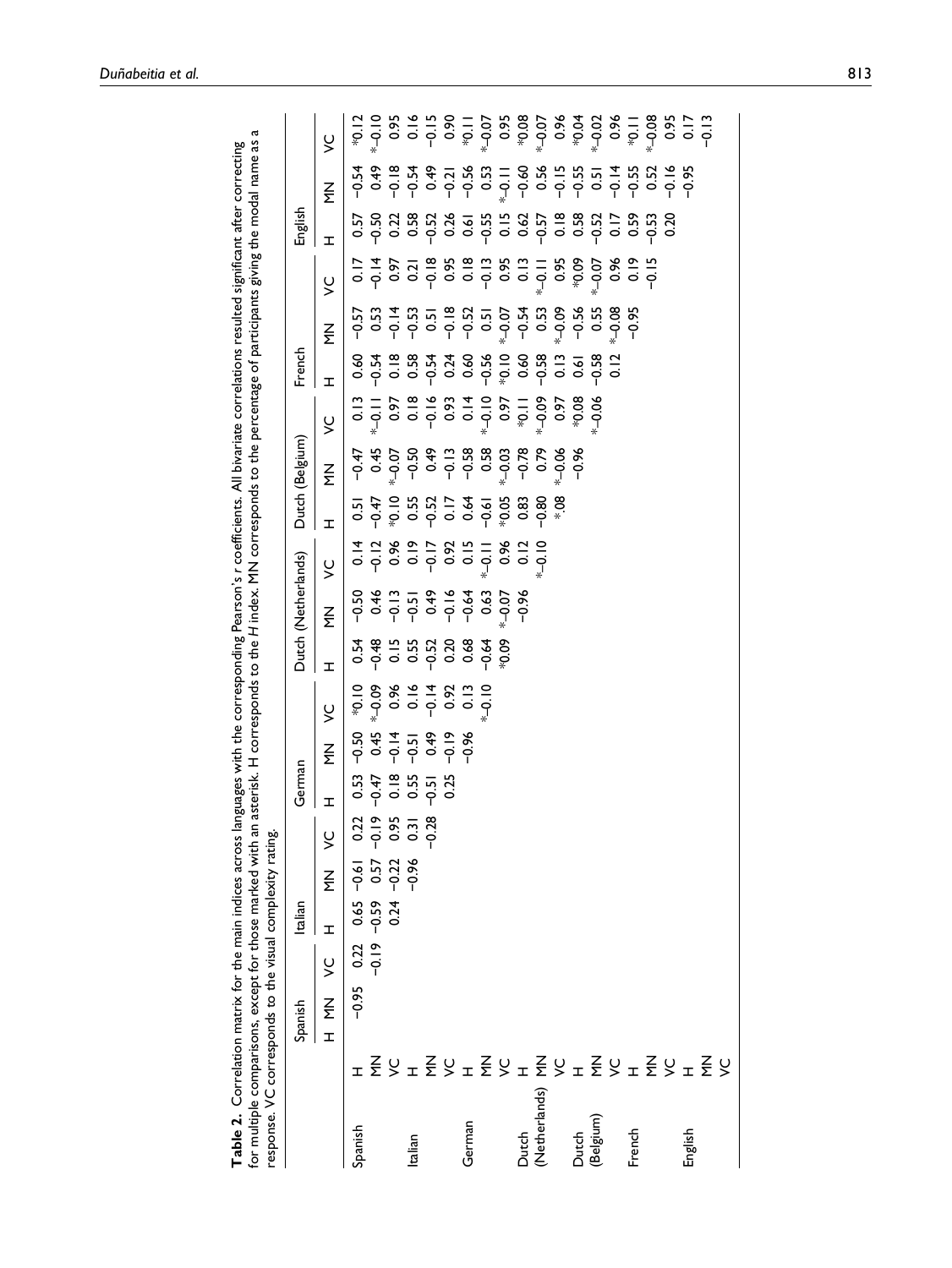

**Figure 2.** Results of the hierarchical cluster analysis using Hoeffding's test of independence (30\**D* statistic).

responses were calculated from the filtered data (i.e. excluding idiosyncratic responses and unknown items), it is advised to take these categories into account when selecting stimulus materials. Drawings with too many "don't know" and idiosyncratic responses can easily be excluded on the basis of the information provided in the various columns of the summary files on the MultiPic website.

Because of the limitations, researchers may find MultiPic particularly relevant in combination with other existing databases. For instance, a comparison of the names of pictures with those of BOSS (Brodeur et al.,2010, 2014) can inform researchers about language differences between speakers of British and American English. Authors can also easily check whether a stimulus used in a bilingual population has the same name agreement in both languages. Also, information about word frequency, word age-of-acquisition, word prevalence and other concept-related features can easily be added to MultiPic from other sources.

In line with current standards in the field, the materials are open-access and free from copyright restrictions for non-commercial purposes, facilitating the use of the data and extensions, for instance to further samples and other languages. Interested researchers can find the materials at *<http://www.bcbl.eu/databases/multipic>*, where colored and grey-scaled versions of the drawings are presented in different formats together with the corresponding norms for each of the languages we tested.

#### **Acknowledgements**

The authors are thankful to Jared Checketts, Silvia Cozzi, Alessandro Ferraris, Janina Fickel, Evelyne Lagrou, Stefano Spinelli, Annelies van Wijngaarden and Lise Van der Haegen for their assistance in the data collection.

#### **Declaration of conflicting interests**

The author(s) declared no potential conflicts of interest with respect to the research, authorship, and/or publication of this article.

#### **Funding**

The author(s) disclosed receipt of the following financial support for the research, authorship, and/or publication of this article: This research has been partially funded by grants PSI2015-65689-P and SEV-2015-0490 from the Spanish Government, and by the AThEME project funded by the European Union (grant number 613465). This project has been also supported by a 2016 BBVA Foundation Grant for Researchers and Cultural Creators awarded to the first author.

#### **Supplementary Material**

The Supplemental Material is available at: [https://figshare.com/s/](https://figshare.com/s/bf4a360ab3c90537291f) [bf4a360ab3c90537291f.](https://figshare.com/s/bf4a360ab3c90537291f)

#### **Notes**

1. Almost all researchers exclude the "don't know" responses; others exclude tip-of-the-tongue responses, or responses given by single participants. To assess the impact of our exclusions, we calculated the *H* indices for each item in each language (1) including the trials where respondents did not know the name and the trials with idiosyncratic responses and (2) including the trials with idiosyncratic responses but excluding the unknown items. The correlations between the *H* indices calculated in these ways and the *H* indices calculated from the filtered data ranged from  $r = .94$  to  $r = .94$ = .98 across languages, demonstrating that the filtered data agree with the unfiltered data to a great extent. For those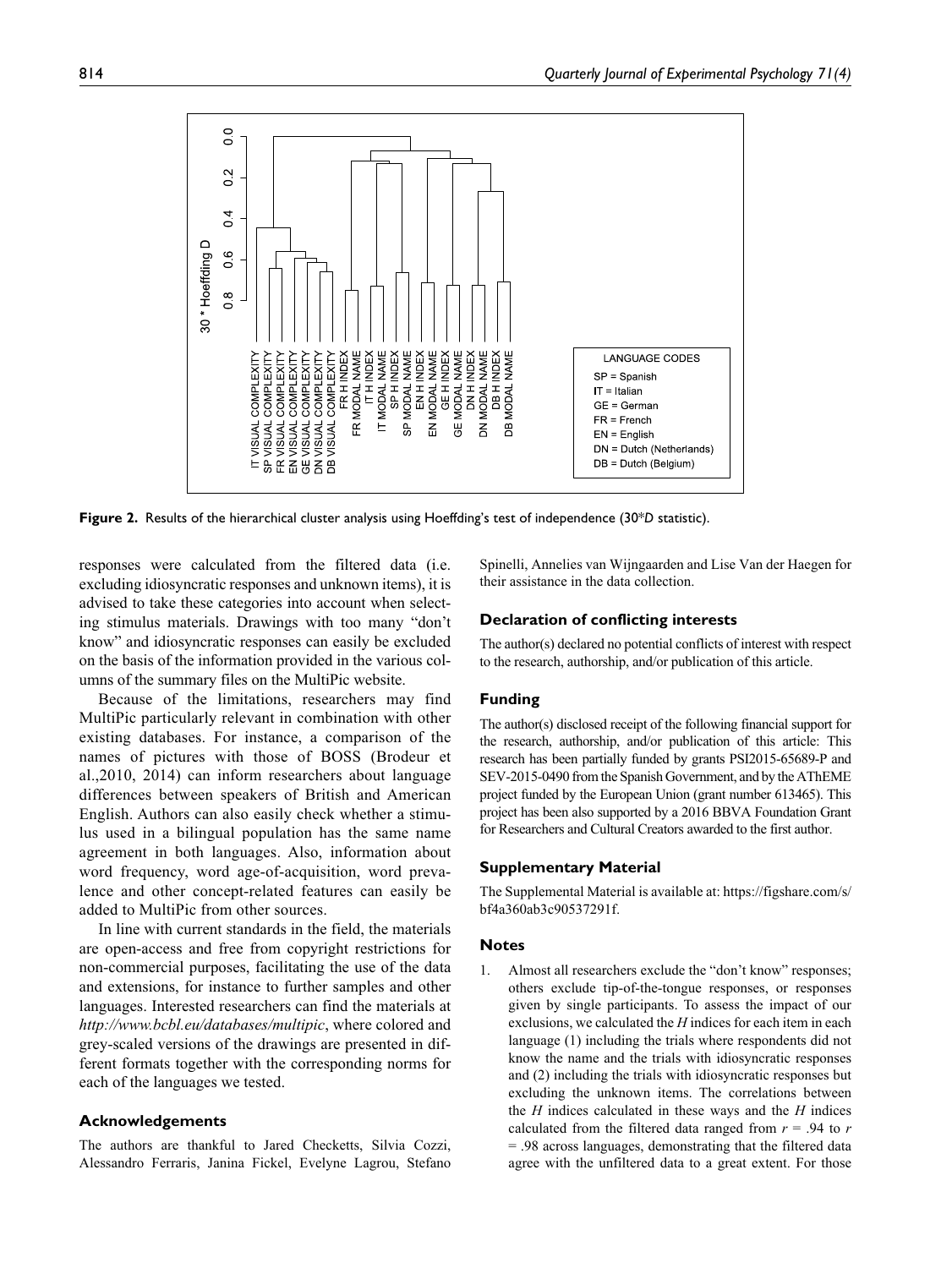researches interested in the idiosyncratic responses, we have stored the unfiltered data on a publicly available website *<https://figshare.com/s/bf4a360ab3c90537291f>*, so that colleagues can calculate the exact metric they are interested in.

- 2. Interestingly, the resulting name agreement values were better (i.e. lower *H* indices and higher percentages of modal names) in Spanish than in the other languages. This is likely due to the facts that the initial list of concepts was created from a Spanish lexical database and that the artist was Spanish. Likewise, it seems reasonable to assume that the Snodgrass and Vanderwart stimulus set has some North-American bias.
- 3. The authors thank an anonymous reviewer for pointing them to the need of this analysis.

# **ORCID iD**

Christos Pliatsikas <http://orcid.org/0000-0001-7093-1773>

### **References**

- Alario, F. X., & Ferrand, L. (1999). A set of 400 pictures standardized for French: norms for name agreement, image agreement, familiarity, visual complexity, image variability, and age of acquisition. *Behavior Research Methods, Instruments, & Computers*, *31*, 531–552.
- Barry, C., Morrison, C. M., & Ellis, A. W. (1997). Naming the Snodgrass and Vanderwart pictures: effects of age of acquisition, frequency, and name agreement. *Quarterly Journal of Experimental Psychology*, *50*, 560–585.
- Bates, E., D'Amico, S., Jacobsen, T., Székely, A., Andonova, E., Devescovi, A., ... Tzeng, O. (2003). Timed picture naming in seven languages. *Psychonomic Bulletin & Review*, *10*, 344–380.
- Bonin, P., Guillemard-Tsaparina, D., & Méot, A. (2013). Determinants of naming latencies, object comprehension times, and new norms for the Russian standardized set of the colorized version of the Snodgrass and Vanderwart pictures. *Behavior Research Methods*, *45*, 731–745.
- Bonin, P., Peereman, R., Malardier, N., Méot, A., & Chalard, M. (2003). A new set of 299 pictures for psycholinguistic studies: French norms for name agreement, image agreement, conceptual familiarity, visual complexity, image variability, age of acquisition, and naming latencies. *Behavior Research Methods, Instruments, & Computers*, *35*, 158–167.
- Brodeur, M. B., Dionne-Dostie, E., Montreuil, T., & Lepage, M. (2010). The Bank of Standardized Stimuli (BOSS), a new set of 480 normative photos of objects to be used as visual stimuli in cognitive research. *PLoS ONE*, *5*, Article e10773.
- Brodeur, M. B., Guérard, K., & Bouras, M. (2014). Bank of Standardized Stimuli (BOSS) Phase II: 930 new normative photos. *PLoS ONE*, *99*(9), Article e106953.
- Brodeur, M. B., Kehayia, E., Dion-Lessard, G., Chauret, M., Montreuil, T., Dionne-Dostie, E., . . . Lepage, M. (2012). The bank of standardized stimuli (BOSS): comparison between French and English norms. *Behavior Research Methods*, *44*, 961–970.
- Cycowicz, Y. M., Friedman, D., Rothstein, M., & Snodgrass, J. G. (1997). Picture naming by young children: norms for name agreement, familiarity, and visual complexity. *Journal of Experimental Child Psychology*, *65*, 171–237.
- Dell'Acqua, R., Lotto, L., & Job, R. (2000). Naming times and standardized norms for the Italian PD/DPSS set of 266 pictures: direct comparisons with American, English, French, and Spanish published databases. *Behavior Research Methods, Instruments, & Computers*, *32*, 588–615.
- Dimitropoulou, M., Duñabeitia, J. A., Blitsas, P., & Carreiras, M. (2009). A standardized set of 260 pictures for Modern Greek: Norms for name agreement, age of acquisition, and visual complexity. *Behavior Research Methods*, *41*, 584– 589.
- Duchon, A., Perea, M., Sebastián-Gallés, N., Martí, A., & Carreiras, M. (2013). EsPal: One-stop shopping for Spanish word properties. *Behavior Research Methods*, *45*, 1246– 1258.
- Hoeffding, W. (1948). A non-parametric test of independence. *Annals of Mathematical Statistics*, *19*, 293–325.
- Landis, J. R., & Koch, G. G. (1977). The measurement of observer agreement for categorical data. *Biometrics*, *33*, 159–174.
- Light, R. J. (1971). Measures of response agreement for qualitative data: Some generalizations and alternatives. *Psychological Bulletin*, *76*, 365–377.
- Liu, Y., Hao, M., Li, P., & Shu, H. (2011). Timed picture naming norms for Mandarin Chinese. *PLoS ONE*, *6*(1), Article e16505.
- Manoiloff, L., Artstein, M., Canavoso, M., Fernández, L., & Segui, J. (2010). Expanded norms for 400 experimental pictures in an Argentinean Spanish-speaking population. *Behavior Research Methods*, *42*, 452–460.
- Martein, R. (1995). Norms for name and concept agreement, familiarity, visual complexity and image agreement on a set of 216 pictures. *Psychologica Belgica*, *35*, 205–225.
- Mathôt, S., Schreij, D., & Theeuwes, J. (2012). OpenSesame: An open-source, graphical experiment builder for the social sciences. *Behavior Research Methods*, *442*, 314–324.
- Moreno-Martínez, F. J., & Montoro, P. R. (2012). An ecological alternative to Snodgrass & Vanderwart: 360 high quality colour images with norms for seven psycholinguistic variables. *PLoS ONE*, *7*(5), Article e37527.
- Nishimoto, T., Miyawaki, K., Ueda, T., Une, Y., & Takahashi, M. (2005). Japanese normative set of 359 pictures. *Behavior Research Methods*, *37*, 398–416.
- O'Sullivan, M., Lepage, M., Bouras, M., Montreuil, T., & Brodeur, M. B. (2012). North-American norms for name disagreement: Pictorial stimuli naming discrepancies. *PLoS ONE*, *7*(10), Article e47802.
- Raman, I., Raman, E., & Mertan, B. (2014). A standardized set of 260 pictures for Turkish: norms of name and image agreement, age of acquisition, visual complexity, and conceptual familiarity. *Behavior Research Methods*, *46*, 588–595.
- Rogić, M., Jerončić, A., Bošnjak, M., Sedlar, A., Hren, D., & Deletis, V. (2013). A visual object naming task standardized for the Croatian language: a tool for research and clinical practice. *Behavior Research Methods*, *45*, 1144–1158.
- Rossion, B., & Pourtois, G. (2004). Revisiting Snodgrass and Vanderwart's object pictorial set: the role of surface detail in basic-level object recognition. *Perception*, *33*, 217–236.
- Sanfeliu, M. C., & Fernandez, A. (1996). A set of 254 Snodgrass-Vanderwart pictures standardized for Spanish: Norms for